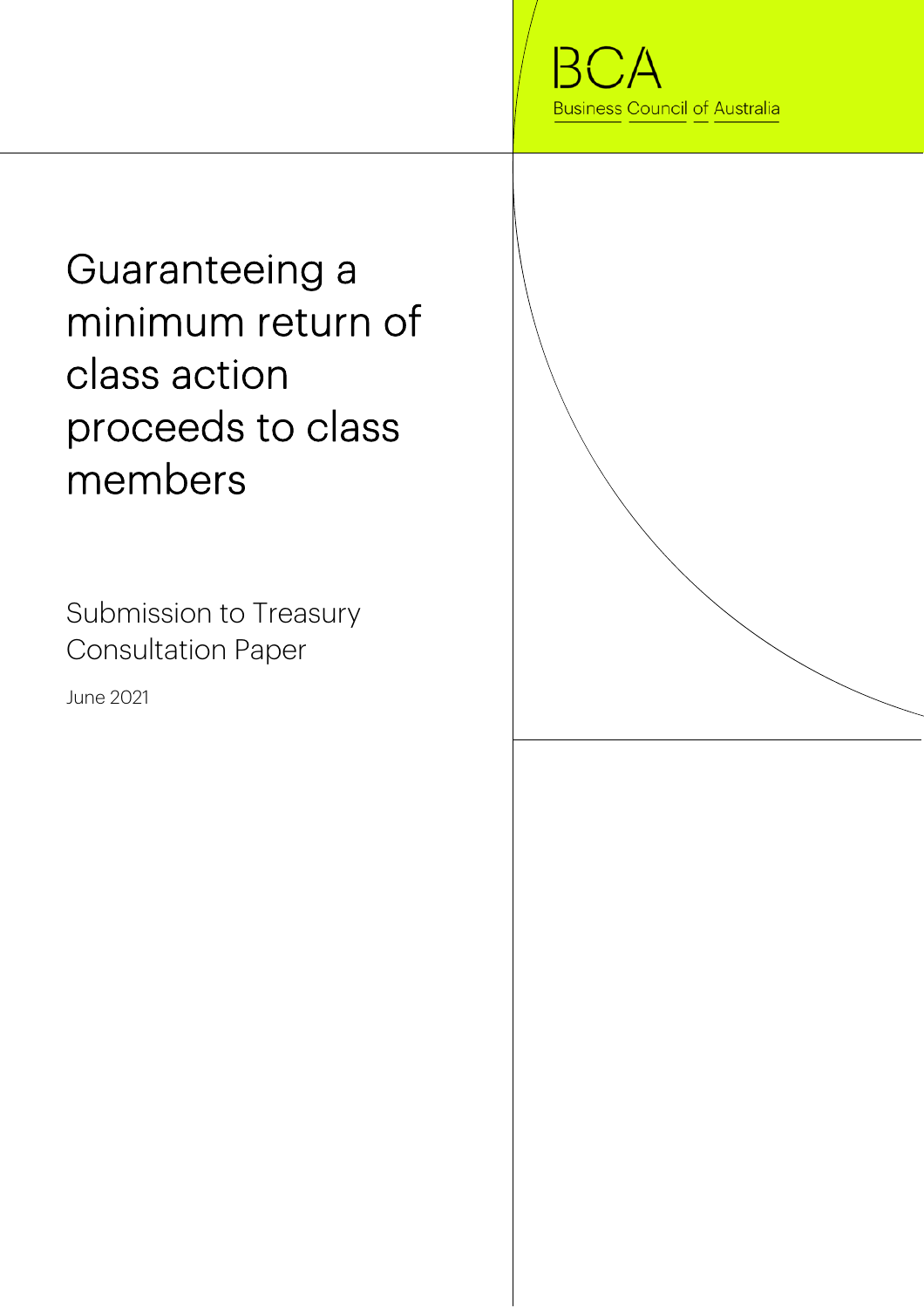### Contents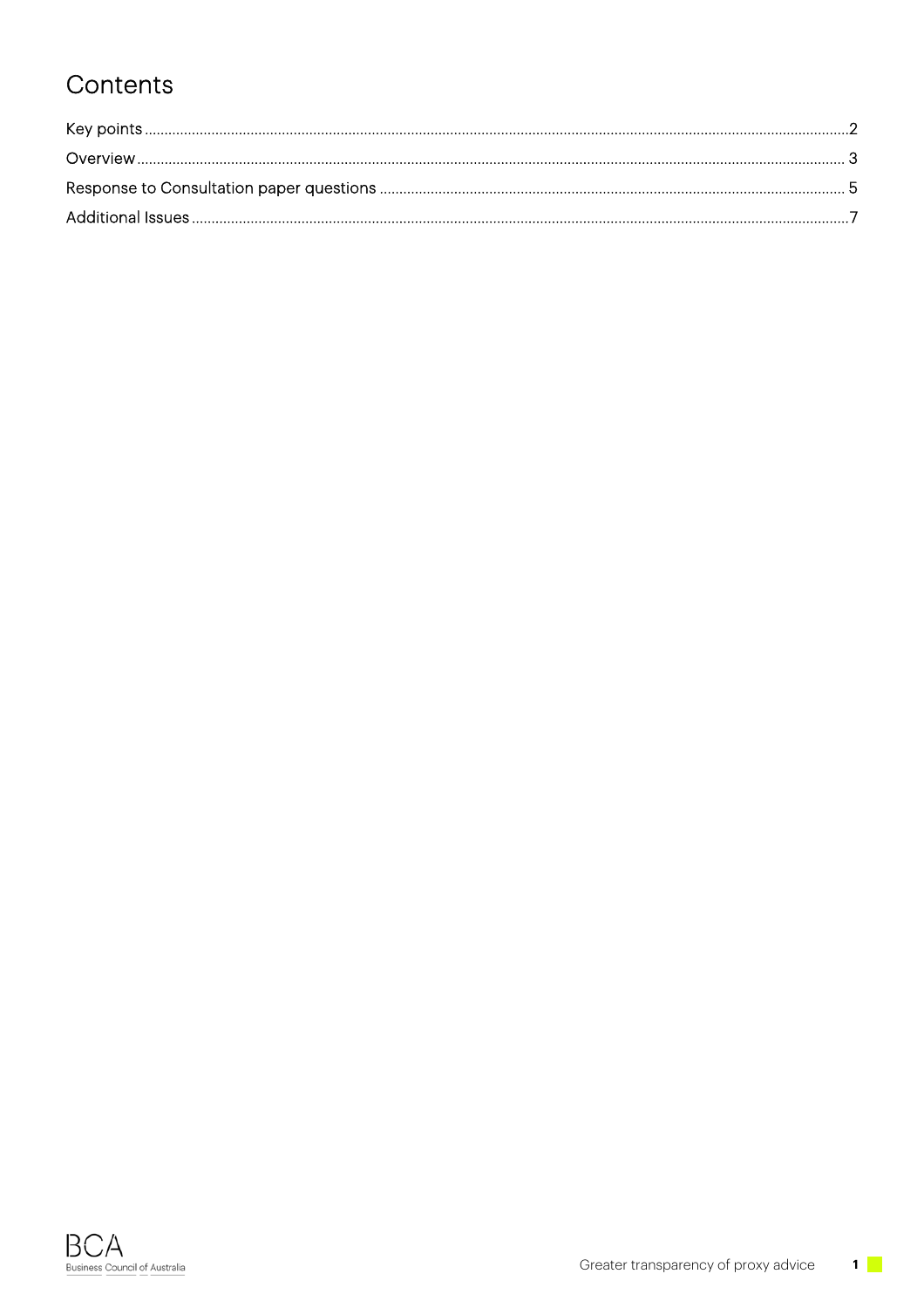# Key points

- Class actions and litigation funding are positive features of the legal system. However, the current system of class actions and litigation funding is failing class members. It allows for funders and lawyers to maximise their own profits at the expense of class members.
	- o In 2019, 61 per cent of the compensation award for shareholder class actions in Australia went to litigation funders and lawyers, leaving less than 40 per cent for class members.
	- o In 2018, when litigation funders provided funding for class actions, the median return to class members was 51 per cent, compared to 85 per cent in non-funded matters.
- There is an inherent potential for conflicts of interest between the interests of funders and the law firms whose fees they pay on the one hand, and the interests of class members on the other. These conflicts are not sufficiently regulated at present.
- A guaranteed minimum rate of return for class members should be implemented. Instead of an across-the-board fixed minimum such as 70 per cent, a "graduated" approach should be implemented that enables courts to determine the most appropriate return above a statutory minimum, based on the size of the claim and other relevant factors.
- Other key reforms should also be implemented at the same time:
	- 1. Courts should have greater powers to rationalise overlapping class actions to promote efficiency and maximise benefits for class members.
	- 2. Contingency fees for lawyers should be prohibited for class actions in all jurisdictions.
	- 3. Litigation funders should be subject to regulation as Managed Investment Schemes under the Corporations Act.
	- 4. Courts should be required to appoint an independent contradictor to represent the interests of class members when the court is determining the fairness of litigation funding arrangements and class action outcomes.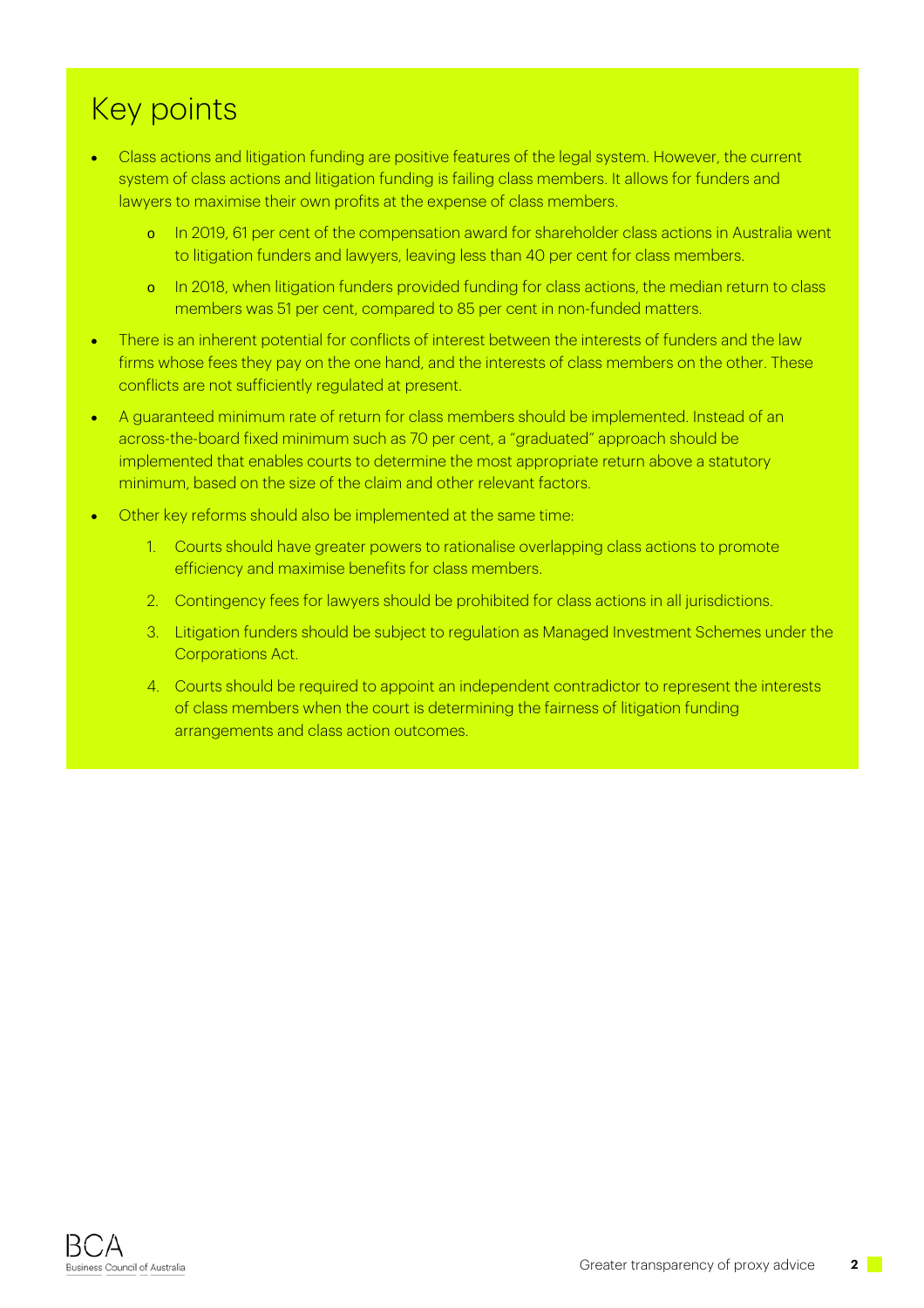### **Overview**

This is the Business Council of Australia's (BCA) submission in response to the Treasury Consultation Paper "*Guaranteeing a minimum return of class action proceeds to class members"* (Consultation Paper). The Consultation Paper invites submissions on the following issues:

*"The best way to guarantee a statutory minimum return of gross proceeds of a class action to class members. In particular, views are sought on the potential design elements of a guaranteed minimum return, the appropriate rate and how the rate might be differentiated based on the risk, complexity, length and likely proceeds of a particular case."* <sup>1</sup>

The Consultation Paper also encourages submissions to consider other *"additional maters that are relevant to issues raised."*<sup>2</sup>

The issue of minimum returns cannot be considered in isolation. It is one of several measures that should be implemented to improve the efficiency and equity of class action processes. This submission proposes four additional complementary reforms to achieve these goals, as outlined in the "Additional Issues" section below.

Class actions play an important role in providing individuals with access to justice in response to corporate wrongdoing and can make the legal system more efficient when used appropriately. However, some practices in class action litigation are contrary to the goal of ensuring that such actions expand access to justice for a wider range of people, rather than providing opportunities for those that run and fund the proceedings to earn disproportionate profits.

The proposal for a guaranteed minimum return was a key recommendation of the 2020 report of the Parliamentary Joint Committee on Corporations and Financial Services inquiry into "*Litigation funding and the regulation of the class action industry*" (PJC Report). The PJC Report followed the report of the Australian Law Reform Commission of December 2018 "*Integrity, Fairness and Efficiency – An Inquiry into Class Actions Proceedings and Third-Party Litigation Funders*" (the ALRC Report), which also considered similar issues.

#### **Class members are being disadvantaged**

Many class actions have been underwritten by litigation funders (many based outside Australia) and rely on funders for their viability. As the number of class actions has grown, so too has the practice of funders using the system to earn disproportionate profits for themselves from the outcomes. The higher the rate of return to funders, the lower the level of compensation to actual class members. This has now reached a stage where significant injustices are being delivered to class members. In 2019, 61 per cent of the compensation award for shareholder class actions in Australia went to litigation funders and lawyers, leaving less than 40 per cent for class members.3

The litigation funding environment in Australia is now characterised by funders gaming the system to take advantage of the perverse incentives that enable them to make windfall profits, all of which are at the expense of the class members who have actually suffered damage.

The greater the return for the funders, the lower the return for the class members. The 2018 ALRC Report found that when litigation funders provided funding for class actions, the median return to class members was 51 per cent, compared to 85 per cent in non-funded matters.<sup>4</sup> In one case in the New South Wales Supreme Court the Court described the return sought by the litigation funder as *"stratospheric, in the tens of thousands of per cent."*<sup>5</sup>

<sup>1</sup> Consultation Paper, page 4

<sup>2</sup> Ibid, page 5

<sup>&</sup>lt;sup>3</sup> Analysis by Herbert Smith Freehills reported in Australian Financial Review, *"Lawyers want a bigger slice of class actions",* 16 June 2020<br><sup>4</sup> ALRC Beport, page 70

ALRC Report, page 70

<sup>5</sup> *Tredrea v KPMG Financial Advisory Services (Australia) Pty Ltd* (No 3) [2019] NSWSC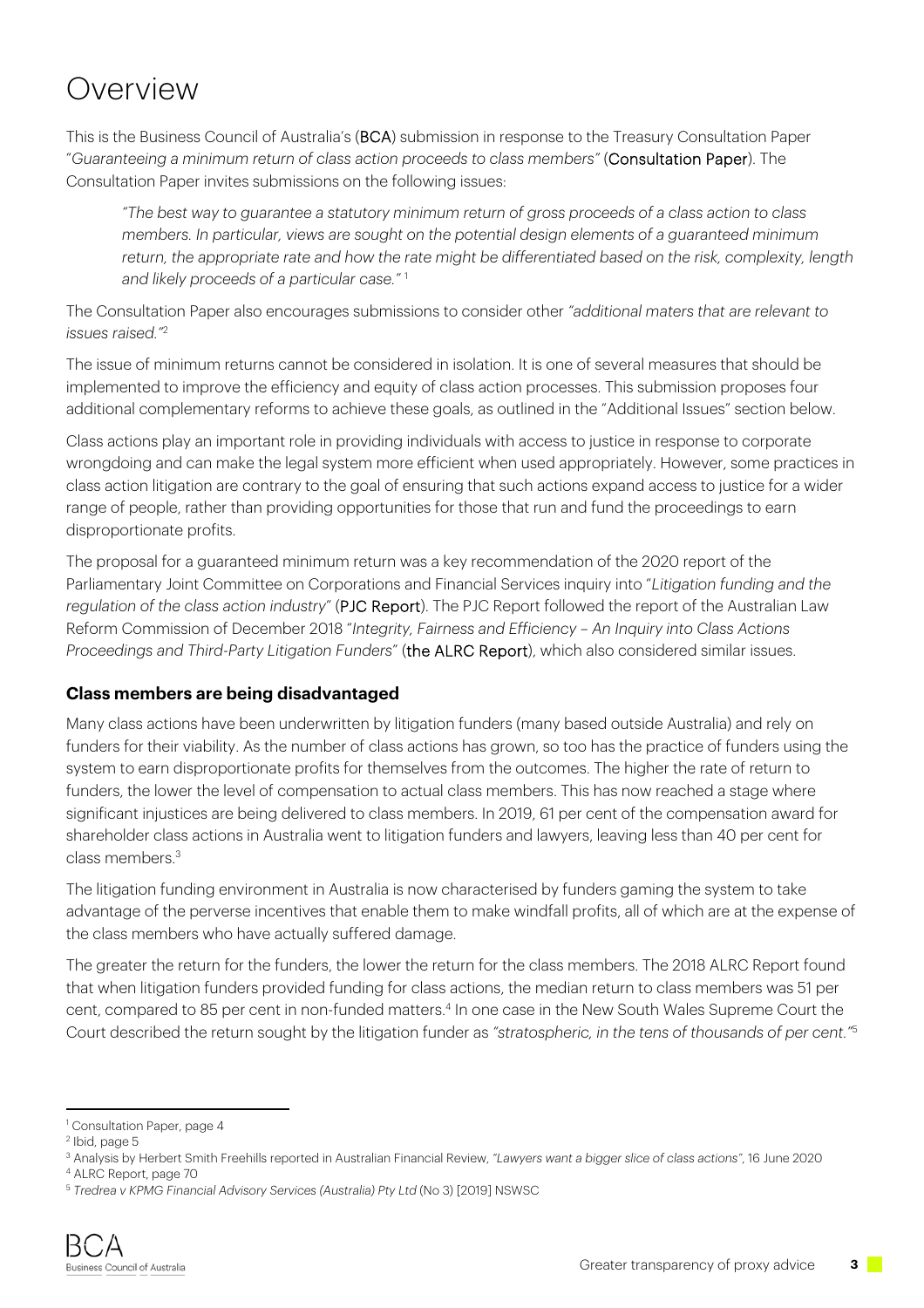It is simply not tenable for the current situation to continue, particularly in circumstances where over half of the returns from shareholder class actions no longer go to the plaintiffs.

#### **The need to address conflicts of interest for litigation funders and law firms**

In funded class actions, the costs of the law firms acting for the plaintiffs are not met by the plaintiffs themselves, but by the funder. The funder may have an ongoing relationship with the law firm that is commercially lucrative for the firm to maintain. This gives rise to risks that the lawyers acting for the class members may have potential or actual conflicts between their obligations to their clients and their relationship with their litigation funder.<sup>6</sup>

Similarly, the terms of the funding agreements are negotiated by the funder and the law firm, not by the plaintiffs. It would be inconceivable for a typical class member to have any input into such arrangements, let alone the ability to raise concerns regarding potential conflicts of interest that may adversely affect them.

Further, class members (whether knowingly or not) delegate to lawyers and funders the power to make decisions on which claims to pursue, how cases are run and, most importantly, whether and on what terms to settle cases. Those who make the decisions do not necessarily have the same interests as the class members, nor even the lead plaintiff. It has been observed that:

*"such settlements involve the determination of legal rights of group members, who are not generally represented. The courts naturally look to representatives of the applicant for assistance, but the interests of all group members are not necessarily uniform nor the same as those of the applicant. Conflicting interests and duties are rife."* <sup>7</sup>

It is inherent nature of both litigation funding and class actions that they are both more at risk of potential conflicts of interest. The regulatory regime needs to be more appropriately adapted to deal with these risks.

#### **Guiding principles for reform**

In pursuing reform, the BCA proposes that any reforms be implemented in accordance with the following principles. Reforms should be implemented in a manner that:

- 1. Always prioritises the interests of class members above those of funders and/or legal representatives.
- 2. Does not limit the ability of meritorious claims that could currently be commenced from being commenced in future.
- 3. Gives the courts suitable discretion to make assessments of the best interests of class members, within defined parameters.
- 4. Prevents class action litigation being misused as an investment vehicle to third parties to make windfall profits at the expense of class members.

Australia's class action system is currently failing to achieve its original objectives of expanding access to justice and generating more efficient use of the court system. As such, the class action industry in its current form is failing those whose interests should have priority – the class members themselves.

The reform measures supported in this submission are intended to restore the primacy of the interests of class members. As such, they should be uncontroversial. The BCA endorses the conclusion of the PJC Report that *"those who most fiercely resisted comprehensive regulation of the industry were the vested interests who benefited from the status quo."* <sup>8</sup>

<sup>&</sup>lt;sup>6</sup> Allens, submission to PJC Inquiry, page 11

<sup>&</sup>lt;sup>7</sup> Jeremy Kirk SC, "The case for contradictors in approving class action settlements", Australian Law Journal, Vol 92, Part 9, 2018<br><sup>8</sup> Parliamentary Joint Committee on Corporations and Financial Services "Litigation fund

<sup>&</sup>lt;sup>8</sup> Parliamentary Joint Committee on Corporations and Financial Services "Litigation funding and the regulation of the class action industry", December 2020, page xiv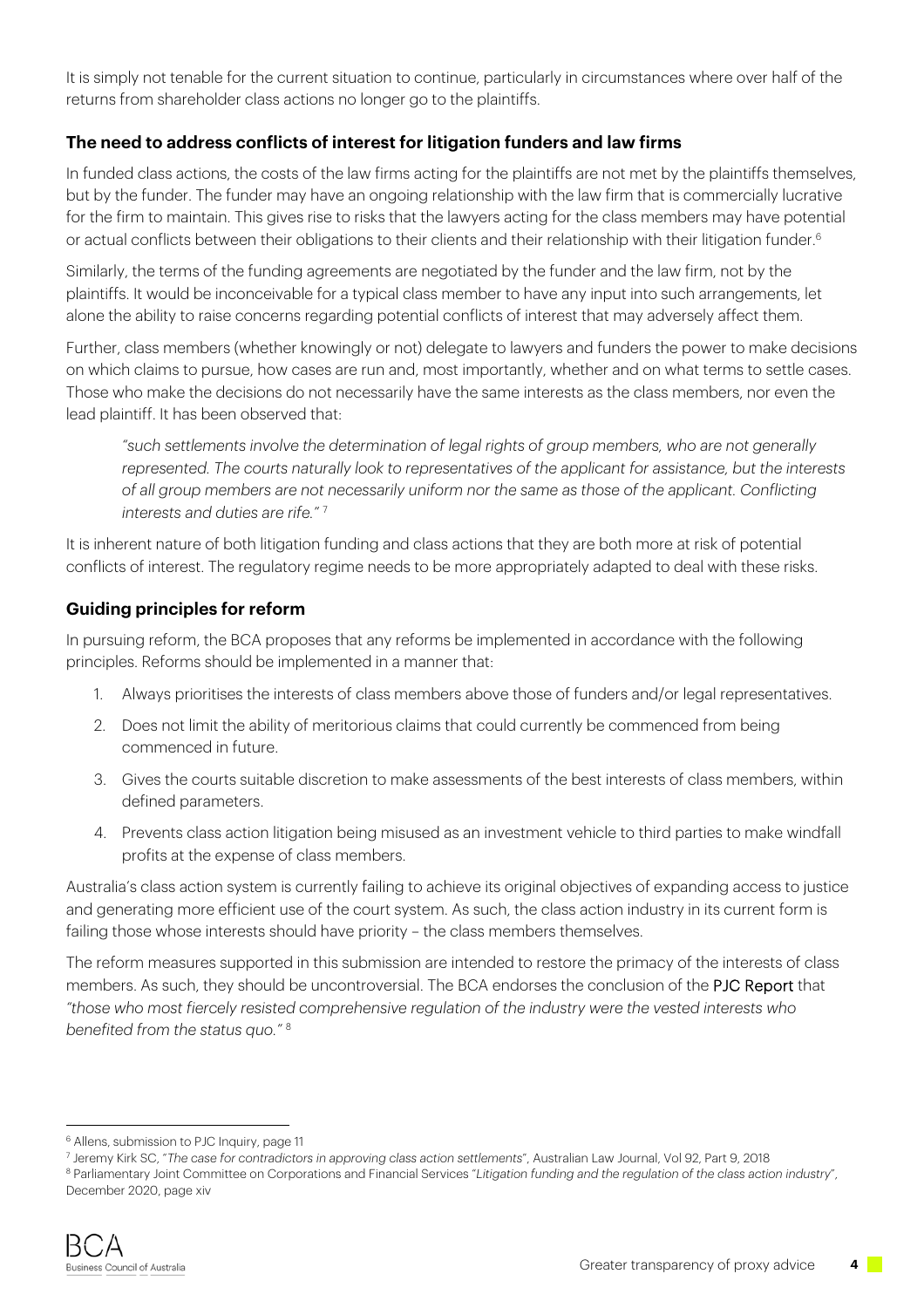## Response to Consultation paper questions

The Consultation Paper invites responses to six specific questions, as set out below. The BCA's response to each of these questions are as follows.

#### **1. What is the best way to guarantee a statutory minimum return on the gross proceeds of class action litigation (including settlements)?**

The PJC Report proposed a common floor of 70 per cent returns to members and recommended that *"the Australian Government investigate the best way to implement this floor."* It further recommended that the Government consider *"whether a graduated minimum return above this floor is appropriate for shorter, less risky and less complex cases." 9*

The BCA in its submission to the PJC inquiry noted that the average class action seeks between \$50 and \$75 million. For a median-sized class action settlement of \$50 million, a 70 per cent minimum would still allow for \$15 million in returns to the funder, which would be many times more than the cost of running the proceeding.

A fixed minimum figure of 70 per cent (or any other figure) will invariably, to some extent, be an arbitrary decision that will not be appropriate in all cases.

The BCA recommends that the Government instead implement a "graduated" approach to minimum returns to class members, based on the size of the amount ultimately obtained by class members, as well as other relevant considerations outlined below. The broad parameters of the graduated scale should be set out in legislation, with the court having discretion to set an exact amount in a particular case. In setting such an amount, the legislation should prescribe that the court's overriding consideration must be the interests of class members.

The setting of parameters in legislation would still give litigation funders sufficient certainty to make funding decisions based on their prospects of achieving an appropriate return for themselves. The parameters should be set in such a way as to not discourage meritorious funded claims, whilst discouraging highly speculative claims motivated primarily by the prospect of inordinate profits for funders. It should also be noted that a guaranteed minimum return for class members is highly unlikely to discourage litigation funders from pursuing large claims against large corporations, as the size of the likely settlement would still have sufficient scope to provide a commercially attractive return on their investment.

#### **2. How would the suggested mechanism interact with the class action system (including court processes) and the litigation funding regime?**

The court should have board discretion to determine an appropriate minimum return to class members as part of its role in approving both funding agreements and settlements. Where matters proceed to a final determination by the court, it would also determine the minimum return that class members should receive.

As set out below, courts should also be required to approve a litigation funding agreement and have the power to vary such agreements in the interests of justice in order that the interests of class members are prioritised, as recommended by the PJC Report.10

#### **3. Is a minimum gross return of 70 per cent to class members the most appropriate floor for any statutory minimum return? If not, what would be the appropriate minimum and its impact on stakeholders, the class action system and the litigation funding industry?**

As outlined above, a "graduated approach" is more appropriate than a fixed amount. In a small class action claim of \$2 million, a 70 per cent floor would leave \$600,000 for lawyers and funders, which will not be sufficient to cover the costs of running the proceeding and providing a viable return to the funder. On the other hand, in a

<sup>&</sup>lt;sup>9</sup> PJC Report, page xviii

<sup>&</sup>lt;sup>10</sup> Recommendation 11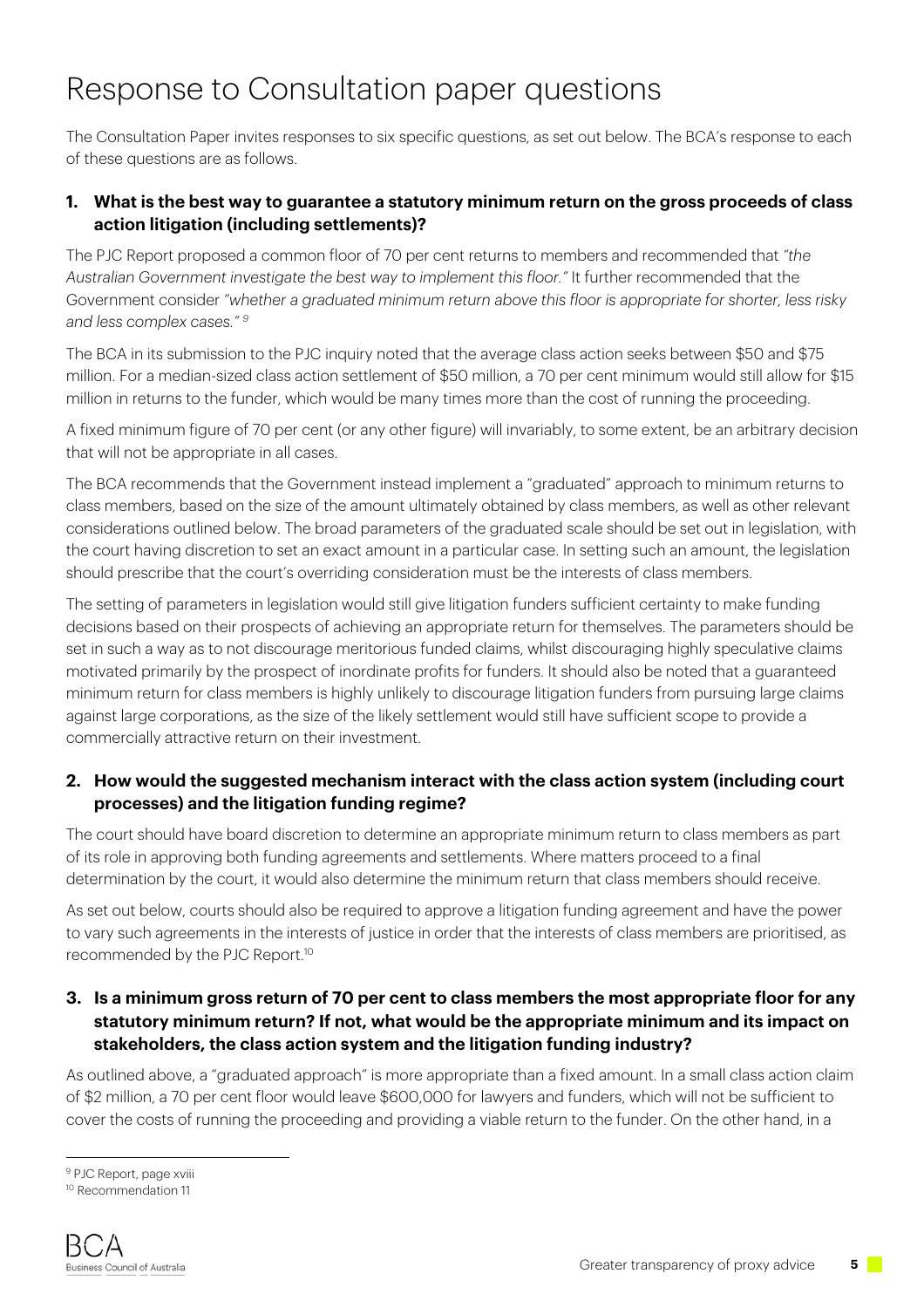large claim for \$2 billion, lawyers and funders would be able to take up to \$600 million, which is clearly disproportionate and unjust to class members. An across-the-board limit of 70 per cent would risk disenfranchising class members in both smaller and larger matters.

#### **4. Is a graduated approach taking into consideration the risk, complexity, length and likely proceeds of the case appropriate to ensure even higher returns are guaranteed for class members in more straightforward cases?**

The BCA endorses this alternative approach. This approach was also considered by the PJC Report, which recommended<sup>11</sup> that the Australian Government consult on *"whether a graduated approach taking into consideration the risk, complexity, length and likely proceeds of the case is appropriate to ensure even higher returns are guaranteed for class members in more straightforward cases."*

As outlined above, the relevant legislation should set appropriate parameters for minimum returns to class members. Courts will then be best placed to determine the precise amounts in each case within those parameters. The legislation should include a graduated scale of floors for class actions, depending on their size, with the court then having discretion to determine an appropriate amount about the floor where necessary.

The BCA proposes the following graduated scale of minimum returns to class members:

| Size of recovery (after legal<br>expenses) | Up to \$5 million                    | $$5 - $10$ million                                                     | $$10 - $20$<br>million                                                  | <b>Over \$20</b><br>million                                      |
|--------------------------------------------|--------------------------------------|------------------------------------------------------------------------|-------------------------------------------------------------------------|------------------------------------------------------------------|
| Minimum return to<br>members               | 50 per cent (i.e.<br>$$2.5$ million) | \$2.5 million plus<br>80% of the<br>amount between<br>\$5-\$10 million | \$6.5 million plus<br>90% of the<br>amount between<br>\$10-\$20 million | \$15.5 million plus<br>95% of the<br>amount over \$20<br>million |

This scale is likely to deliver minimum returns of at least 70 per cent in most cases, with slightly less for small cases and slightly more for larger cases. It would deliver a \$5 million return for a funder for a return of \$30 million and \$8.5 million for a return of \$100 million, in the absence of any adjustment by the court.

Under this proposal, the court's discretion to set a level above the relevant minimum would be based on certain prescribed factors. The Federal Court's Class Action Practice Note<sup>12</sup> sets out various factors which the court is required to consider in approving class action settlements. These factors could also form the basis of the considerations the court is required to take into account in setting the appropriate minimum return to the class:

- *a) the complexity and likely duration of the litigation;*
- *b) the reaction of the class to the settlement;*
- *c) the stage of the proceedings;*
- *d) the risks of establishing liability;*
- *e) the risks of establishing loss or damage;*
- *f) the risks of maintaining a class action;*
- *g) the ability of the respondent to withstand a greater judgment;*
- *h) the range of reasonableness of the settlement in light of the best recovery;*
- *i) the range of reasonableness of the settlement in light of all the attendant risks of litigation; and*
- *j) the terms of any advice received from counsel and/or from any independent expert in relation to the issues which arise in the proceeding.*

<sup>11</sup> Recommendation 20

<sup>12</sup> https://www.fedcourt.gov.au/law-and-practice/practice-documents/practice-notes/gpn-ca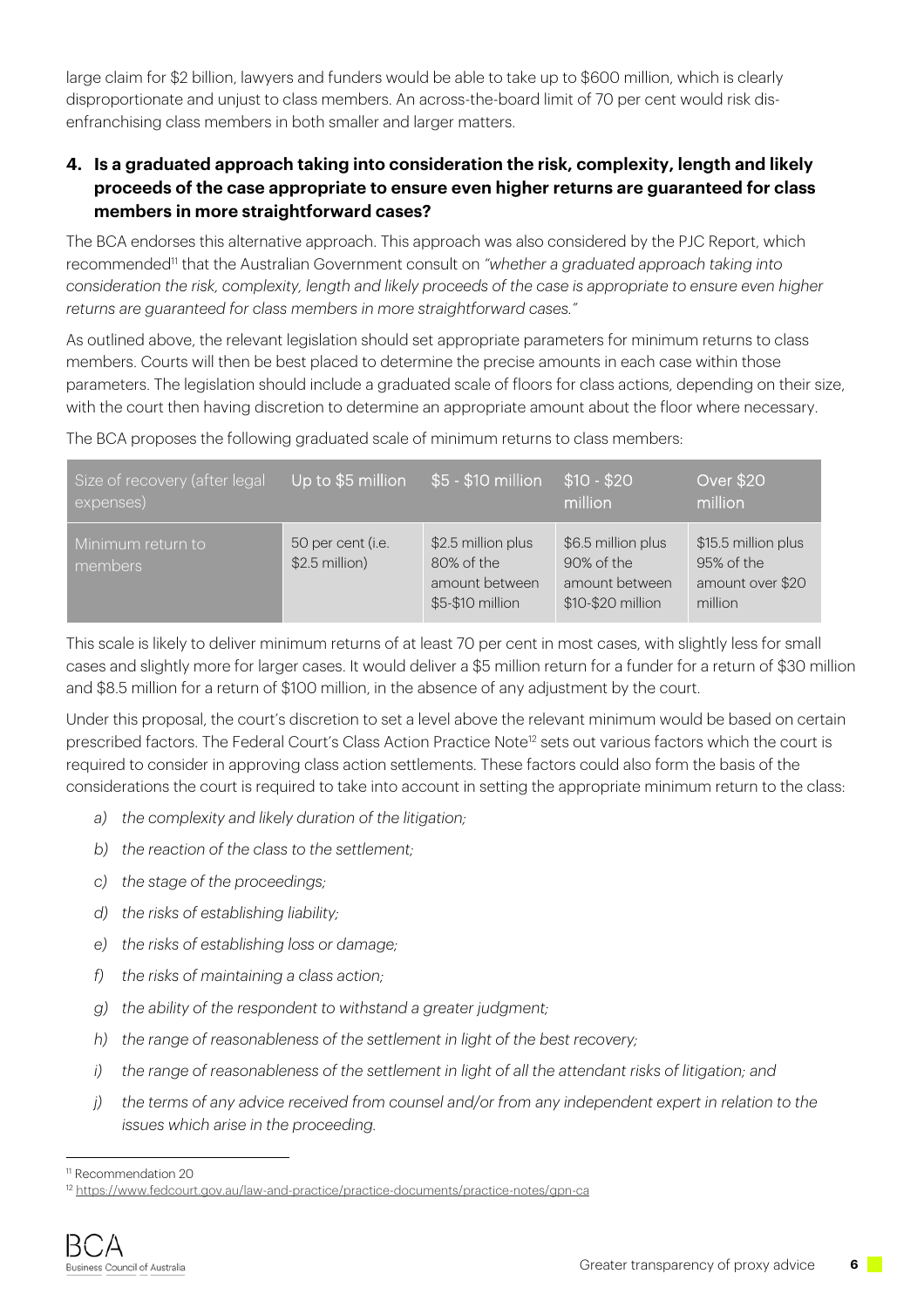In applying these factors, the court should also be required to apply the general overriding principle that the interests of class members must take priority over those of other parties. There should also be a presumption that the court appoint an independent contradictor to enable the interests of the class members to be adequately represented, as outlined below.

**5. How would a graduated approach to guaranteed returns for class members be implemented? This can include how a decision is made that a particular case if straightforward, how cases could best be classified to determine the minimum return applicable to a particular case and at what stage of an action such a determination could be made.** 

See response to Question 4 above.

**6. What other implementation considerations would be relevant to the issues raised in this consultation paper? Please provide examples.** 

See "Additional Issues" below.

### Additional Issues

A mechanism to guarantee a return to class members is highly desirable but is not sufficient in itself to achieve the degree of reform necessary to make the class action system more efficient and more equitable to class action members. The BCA recommends the following four reforms also be implemented as a priority. They are highlighted as the most pressing areas in need of reform that will most benefit class members. They are not intended to be an exhaustive list.

#### **1. Empower courts to rationalize competing actions and define classes**

One of the key virtues of class actions is that they enable greater efficiency and economies-of-scale for plaintiffs by dealing with common claims on a collective basis. This advantage for plaintiffs is substantially diminished where there are multiple claims litigating the same subject matter.

At present, there is nothing to prevent multiple class actions being filed against the same defendant covering the same subject matter and the same class members. Courts should have greater powers to rationalize multiple claims in order to achieve more efficient and less costly actions. It has been estimated that around 34 per cent of all class action claims filed in Australia have overlapped with other claims.13

The BCA endorses the findings of the PJC Report that:

*"Separate and concurrent class actions which litigate the same legal claims, for the same or overlapping class members, against the same defendant, undermine the objectives of the class action, which is for a single decision to resolve many claims that are the same or similar."* <sup>14</sup>

The BCA supports the recommendation of the PJC that Part IVA of the *Federal Court of Australia Act 1976* be amended to provide an express power for the court to rationalize competing class action claims where appropriate.15

#### **2. Prohibit contingency fees for lawyers**

The class action system is currently being used by funders and certain law firms to make unjustifiable profits from their investments at the expense of class members. Where market power is misused in other markets for

<sup>&</sup>lt;sup>13</sup> Herbert Smith Freehills, submission to PJC Inquiry, page 2

<sup>&</sup>lt;sup>14</sup> PJC Report, page xvi

<sup>&</sup>lt;sup>15</sup> Recommendation 2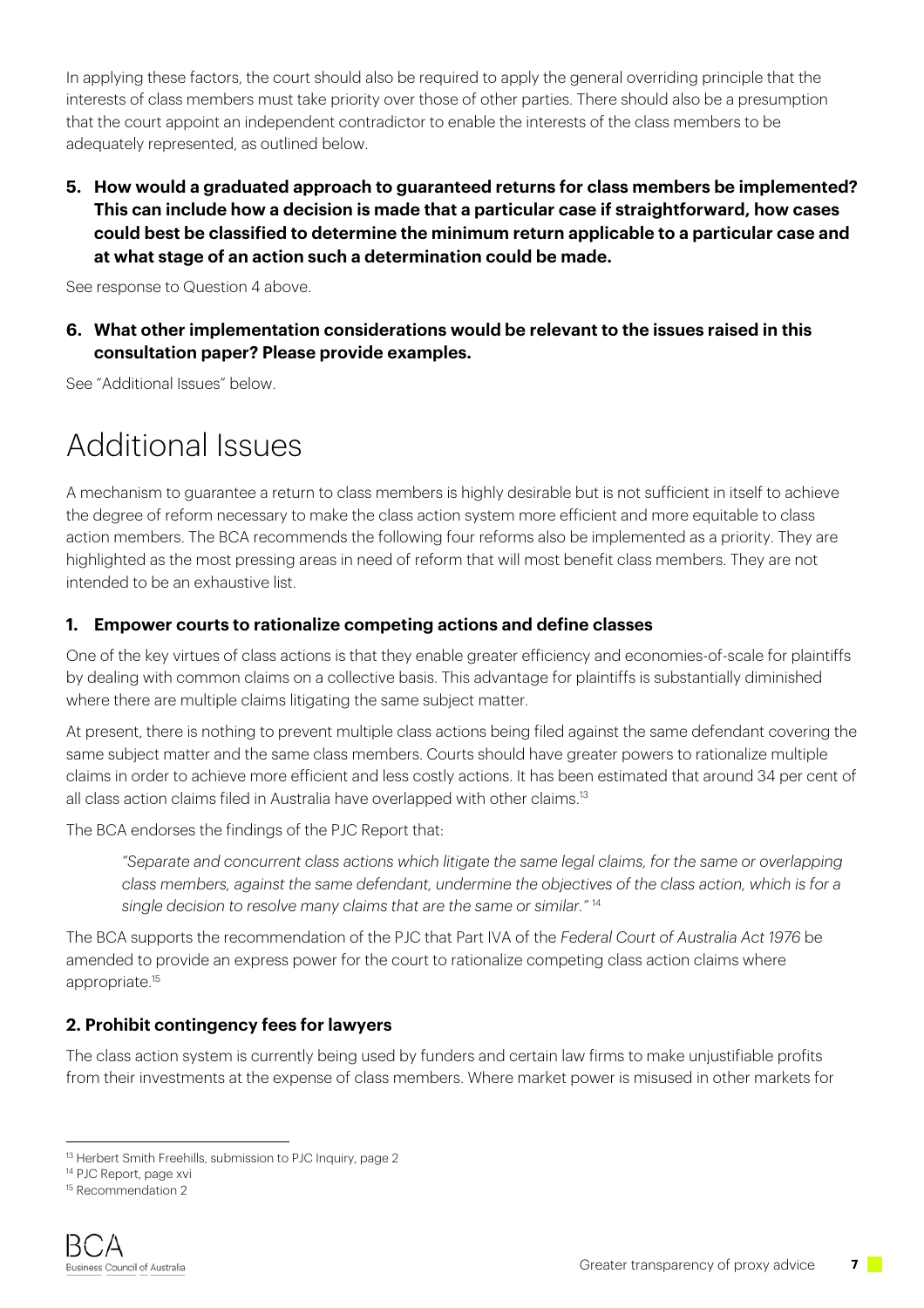services, such conduct is either already unlawful or is met with an appropriate regulatory response. Such a response is now required in the litigation funding market.

The use of the class action system to make inordinate investment returns at the expense of class members is particularly concerning when it is engaged in by law firms acting on behalf of the class members. This can be done through contingency fees, which are outcome-based rather than time-based fees charged by lawyers, in which they are paid a percentage of what is recovered on behalf of the client, in a similar manner to the arrangements for litigation funders.

Lawyers have fiduciary obligations not to put their own commercial interests above the interests of their clients. A leading Australian authority on lawyers' professional ethics, Professor Gino Del Pont, has described the obligation in this way:

*"…a lawyer must shun situations involving a conflict between the lawyer's personal interest and the duty to the client, and refrain from using the lawyer-client relationship in order to profit apart from a reasonable professional fee"* <sup>16</sup>

The opportunity to enhance their own returns at the expense of their clients creates an inherent conflict of interest for lawyers and is clearly contrary to their fiduciary obligations.

It is notable that as long ago as 1988 the Australian Law Reform Commission recommended that contingency fees based on a percentage of the returns obtained be prohibited for class actions.17

In 2020 the Victorian Government introduced changes that now permit lawyers to charge contingency fees in class actions in the Victorian Supreme Court. This is likely to encourage many class actions to 'migrate' to the Victorian jurisdiction, not out of concern for the interests of members, but due to the self-interest of the law firms that run the proceedings.

The conflict of interest inherent in contingency fees should not be considered acceptable in any jurisdiction. It is not possible to reconcile the financial interests of the lawyers who profit from them with those of the class action members whose returns are subsequently diminished. As such, the Commonwealth Parliament should amend relevant Commonwealth legislation so that contingency fees can form no part of arrangements relating to any claims under Commonwealth laws. The Victorian legislation to allow for contingency fees should also be repealed by the Victorian Parliament in due course.

#### **3. Regulate litigation funding as a financial services product**

As the Consultation Paper notes, litigation funding schemes were previously subject to the laws governing financial products and services under the *Corporations Act 2001*. In 2009 the Federal Court ruled18 that litigation funding arrangements were likely to constitute a Managed Investment Scheme (MIS) and thus be subject to the regime for such schemes under Chapter 5C of the Corporations Act.

However, the impact of this decision was reversed by a Regulation<sup>19</sup> made by the Commonwealth Government in 2012 to exempt litigation funders from both the MIS regime under Chapter 5C as well as the regime governing Financial Services and Markets under Chapter 7, which would require funders to hold an Australian Financial Services Licence (AFSL). This Regulation has been described as a *"bespoke exemption from the financial services and licensing conduct regimes that would otherwise apply"20* and the reasons for the exemption were never adequately explained.

In 2020 the Commonwealth Government announced that it would reverse the 2013 exemption and require litigation funding arrangements to be treated as an MIS and to hold an AFSL. This policy is strongly supported by the BCA. In addition, in the event that contingency fees remain possible in any jurisdiction, the BCA strongly

<sup>&</sup>lt;sup>16</sup> Dal Pont, G. E. "Lawyers Professional Responsibility" (6<sup>th</sup> ed), Lawbook Co, 2017, page 121<br><sup>17</sup> Australian Law Reform Commission, "Grouped Proceedings in the Federal Court", Final Report, December 1988<br><sup>18</sup> Brookfi

<sup>&</sup>lt;sup>20</sup> King & Wood Mallesons, submission to PJC Inquiry, page 1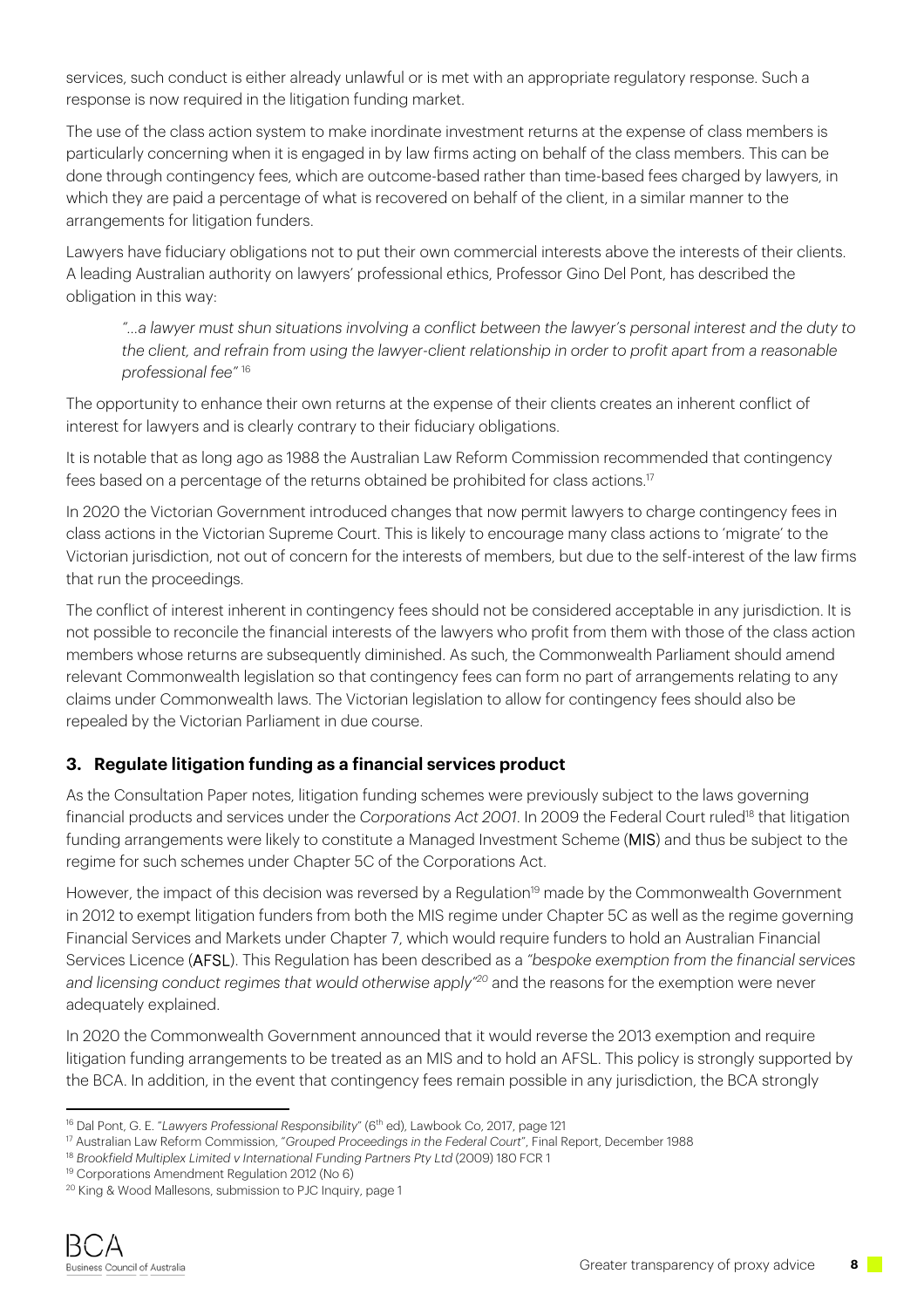endorses the PJC recommendation<sup>21</sup> that *"The Australian Government review the feasibility of applying the Australian Financial Services Licence and the Managed Investment Scheme regimes to lawyers operating on a contingency fee basis."* 

Given that litigation funding is clearly not a typical investment scheme, it may not be sufficient for such arrangements to be subject to the general regulatory regime under Chapter 5C. The Government should also give consideration to whether Chapter 5C should be amended to provide more bespoke arrangements that are specifically adapted to the distinct characteristics of litigation funding.

#### **4. Court-appointed contradictors**

Finally, the *Federal Court of Australia Act 1976* should also be amended to require the court to appoint a contradictor when considering the fairness of both funding arrangements and the proceeds from the outcome whenever it is necessary to ensure that the interests of class members are protected and prioritised.

As outlined above, it is inherent in the nature of litigation funding that the potential will always exists for conflicts of interest to arise between the commercial interests of litigation funders and the best interests of class members. Any additional returns on investment obtained by litigation funders will invariably be at the expense of class members.

Where a litigation funder is bankrolling a case, they will have a significant, and often determinative say over how the case is won and if, and on what terms, it settles. This is contrary to the usual practice in non-funded cases, where a plaintiff's instructions to lawyers determine such matters. As one Federal Court judgement noted:

*"Those acting for applicants have an important role in the administration of justice in ensuring that the interests of group members are not swamped by the interests of funders in obtaining predictable and early returns." 22*

Further, as outlined above, the existence of contingency fees charged by lawyers in class actions create an inherent conflict of interest with class members and are simply not compatible with lawyers' fiduciary obligations to their clients.

These factors mean that class actions are a unique form of litigation in which the interests of plaintiffs require extra protection. Regardless of whether or not contingency fees are prohibited, the unique risks to the interests of plaintiffs in class actions should require the courts to take proactive steps to ensure their interests are protected.

The BCA endorses the recommendation of the PJC Report<sup>23</sup> that there be a presumption that the Federal Court appoint a contradictor *"in instances where there is the potential for significant conflicts of interest to arise, or complex issues are likely to arise at the settlement approval application."*

There should be a presumption that the court should appoint a contradictor when considering the costs arrangements and distribution of the proceeds of the proceeding. This obligation should apply regardless of whether the matter is ultimately determined by the court or settled by the parties. The contradictor would be a suitably qualified advocate, typically a senior counsel, whose role is to act for the interests of class members where those interests may come in conflict with those of funders or lawyers. Their role would be to give effect to the obligation on the court to ensure that the interests of class members take precedence over funders and lawyers. They would have the ability to provide appropriate evidence to the court and call witnesses, including, for example, expert witnesses on funding arrangements.

The consideration of such matters by the court would also provide for greater public transparency of funding arrangements. Individual plaintiffs in the class delegate to their lawyer and funder the power to make unilateral decisions on their behalf. The leads to obvious risks, which require a more proactive approach from courts.

<sup>21</sup> Recommendation 21

<sup>&</sup>lt;sup>22</sup> CJMcG Ltd as Trustee for the CJMcG Superannuation Fund v Boral Limited (No 2) [2021] FCA 350<br><sup>23</sup> Recommendation 18